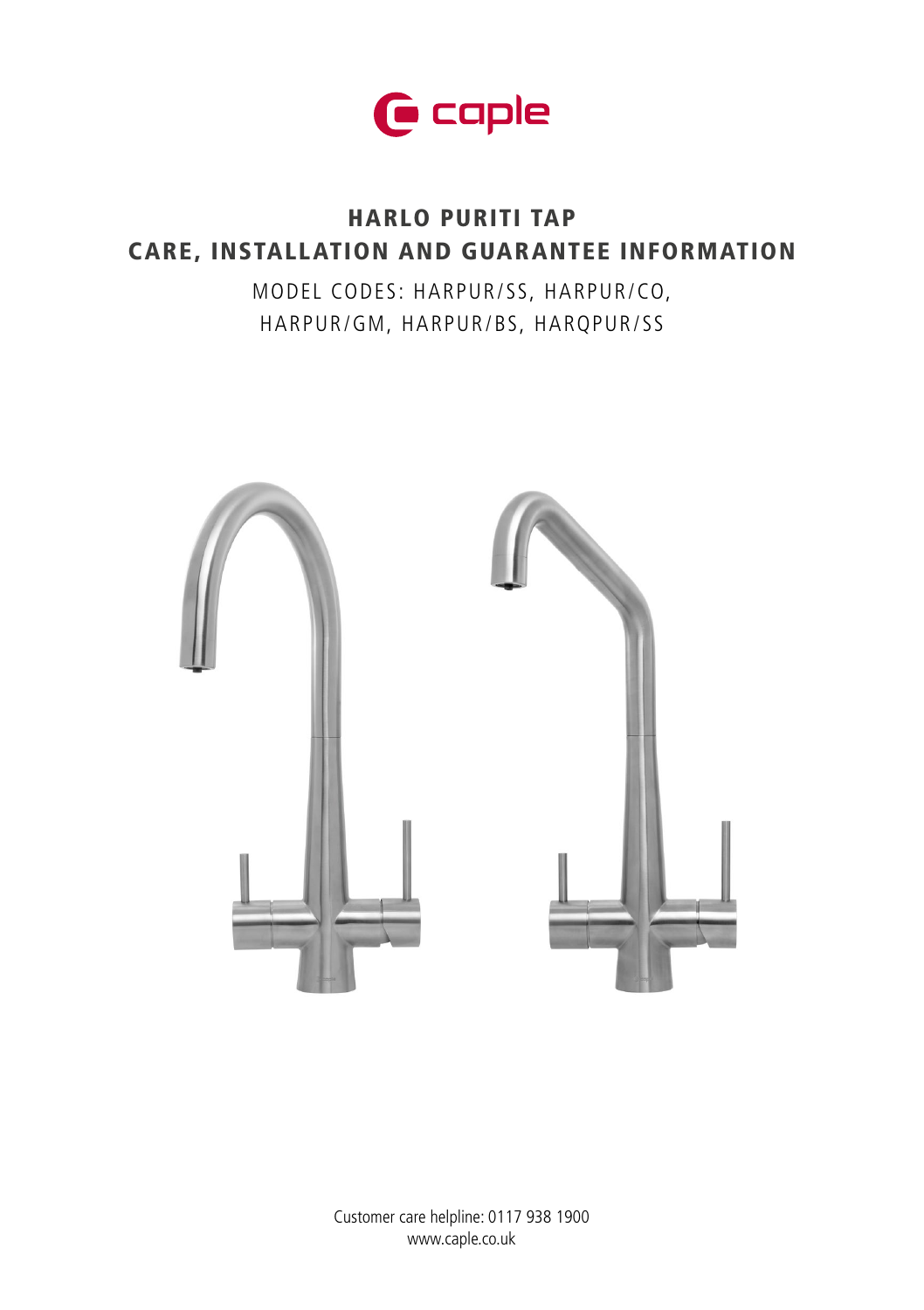# **INSTALLATION GUIDE**

Thank you for purchasing your Caple tap.

These taps have been manufactured and inspected to exacting standards and are guaranteed to give years of trouble free operation providing our care and installation guidelines have been followed.



**NOTE:** Please see back page for installation instructions